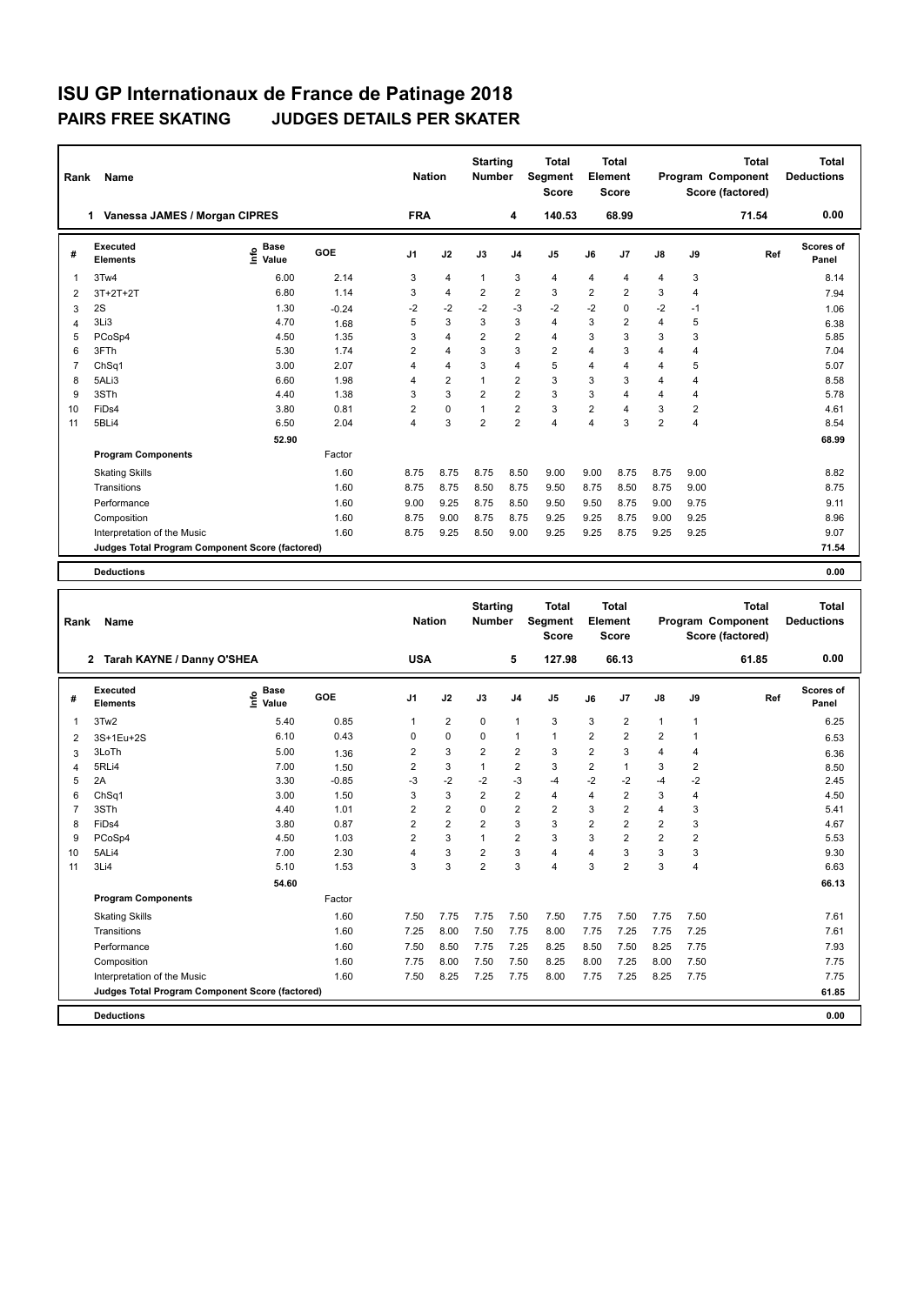| Rank           | Name                                            |                    |         |                |                | <b>Starting</b><br><b>Number</b> |                | <b>Total</b><br><b>Segment</b><br><b>Score</b> | <b>Total</b><br>Element<br>Score |                |                |                | <b>Total</b><br>Program Component<br>Score (factored) | <b>Total</b><br><b>Deductions</b> |
|----------------|-------------------------------------------------|--------------------|---------|----------------|----------------|----------------------------------|----------------|------------------------------------------------|----------------------------------|----------------|----------------|----------------|-------------------------------------------------------|-----------------------------------|
|                | Aleksandra BOIKOVA / Dmitrii KOZLOVSKII<br>3    |                    |         | <b>RUS</b>     |                |                                  | 6              | 121.01                                         |                                  | 59.37          |                |                | 62.64                                                 | 1.00                              |
| #              | Executed<br><b>Elements</b>                     | $\frac{e}{E}$ Base | GOE     | J <sub>1</sub> | J2             | J3                               | J <sub>4</sub> | J <sub>5</sub>                                 | J6                               | J7             | J8             | J9             | Ref                                                   | Scores of<br>Panel                |
| 1              | 3S                                              | 4.30               | 1.29    | $\overline{2}$ | $\overline{2}$ | 3                                | 3              | 3                                              | $\overline{4}$                   | 3              | $\overline{4}$ | 3              |                                                       | 5.59                              |
| 2              | 3T+SEQ                                          | 3.36               | $-1.56$ | $-4$           | $-3$           | $-2$                             | $-4$           | $-5$                                           | $-4$                             | $-4$           | $-4$           | $-3$           |                                                       | 1.80                              |
| 3              | 3Tw3                                            | 5.70               | 1.79    | 4              | 3              | 3                                | 3              | 3                                              | 3                                | 3              | $\overline{4}$ | 3              |                                                       | 7.49                              |
| $\overline{4}$ | 4Li3                                            | 4.70               | 1.14    | 3              | $\overline{2}$ | 3                                | $\overline{2}$ | $\overline{2}$                                 | $\overline{2}$                   | $\overline{2}$ | 3              | 3              |                                                       | 5.84                              |
| 5              | 3STh                                            | 4.40               | 1.51    | 3              | $\overline{4}$ | 3                                | 3              | $\overline{4}$                                 | 3                                | 3              | $\overline{4}$ | 4              |                                                       | 5.91                              |
| 6              | PCoSp4                                          | 4.50               | 0.90    | $\overline{2}$ | $\overline{2}$ | $\overline{2}$                   | 3              | $\mathbf{1}$                                   | 3                                | $\overline{2}$ | $\overline{2}$ | 1              |                                                       | 5.40                              |
| $\overline{7}$ | ChSq1                                           | 3.00               | 1.14    | 3              | $-1$           | $\overline{2}$                   | $\overline{2}$ | $\mathbf{1}$                                   | 3                                | 3              | 3              | $\overline{2}$ |                                                       | 4.14                              |
| 8              | 3LoTh                                           | 5.00               | $-2.50$ | $-5$           | $-5$           | -5                               | $-5$           | $-5$                                           | $-5$                             | $-5$           | $-5$           | $-5$           |                                                       | 2.50                              |
| 9              | 5ALi4                                           | 7.00               | 1.50    | $\overline{2}$ | $\mathbf{1}$   | $\overline{2}$                   | 3              | $\overline{2}$                                 | $\overline{2}$                   | $\overline{2}$ | 3              | $\overline{2}$ |                                                       | 8.50                              |
| 10             | 5RLi4                                           | 7.00               | 0.90    | 0              | $-1$           | 1                                | $\mathbf{1}$   | $\overline{2}$                                 | $\overline{2}$                   | $\overline{2}$ | 3              | 1              |                                                       | 7.90                              |
| 11             | FiDs3                                           | 3.50               | 0.80    | 2              | $\overline{1}$ | 3                                | $\overline{2}$ | 3                                              | 3                                | $\overline{2}$ | 3              | 1              |                                                       | 4.30                              |
|                |                                                 | 52.46              |         |                |                |                                  |                |                                                |                                  |                |                |                |                                                       | 59.37                             |
|                | <b>Program Components</b>                       |                    | Factor  |                |                |                                  |                |                                                |                                  |                |                |                |                                                       |                                   |
|                | <b>Skating Skills</b>                           |                    | 1.60    | 8.25           | 7.50           | 8.50                             | 7.50           | 7.50                                           | 7.75                             | 8.00           | 8.25           | 7.75           |                                                       | 7.86                              |
|                | Transitions                                     |                    | 1.60    | 7.75           | 7.25           | 8.25                             | 7.75           | 7.75                                           | 8.00                             | 7.75           | 8.00           | 7.50           |                                                       | 7.79                              |
|                | Performance                                     |                    | 1.60    | 8.00           | 7.25           | 8.00                             | 7.25           | 7.25                                           | 7.75                             | 8.00           | 7.75           | 7.50           |                                                       | 7.64                              |
|                | Composition                                     |                    | 1.60    | 8.25           | 7.50           | 8.25                             | 7.75           | 7.50                                           | 8.50                             | 8.25           | 8.25           | 7.75           |                                                       | 8.00                              |
|                | Interpretation of the Music                     |                    | 1.60    | 8.00           | 7.50           | 8.25                             | 7.75           | 7.00                                           | 8.00                             | 8.00           | 8.00           | 7.75           |                                                       | 7.86                              |
|                | Judges Total Program Component Score (factored) |                    |         |                |                |                                  |                |                                                |                                  |                |                |                |                                                       | 62.64                             |
|                | <b>Deductions</b>                               | Falls:             | $-1.00$ |                |                |                                  |                |                                                |                                  |                |                |                |                                                       | $-1.00$                           |

| Rank           | <b>Name</b>                                     |    |                      |         |                | <b>Nation</b>  |                | <b>Starting</b><br><b>Number</b> | <b>Total</b><br>Segment<br><b>Score</b> | Total<br>Element<br><b>Score</b> |                |                |                | <b>Total</b><br>Program Component<br>Score (factored) | <b>Total</b><br><b>Deductions</b> |
|----------------|-------------------------------------------------|----|----------------------|---------|----------------|----------------|----------------|----------------------------------|-----------------------------------------|----------------------------------|----------------|----------------|----------------|-------------------------------------------------------|-----------------------------------|
|                | 4 Tae Ok RYOM / Ju Sik KIM                      |    |                      |         | <b>PRK</b>     |                |                | 7                                | 120.77                                  |                                  | 60.68          |                |                | 60.09                                                 | 0.00                              |
| #              | Executed<br><b>Elements</b>                     | ١m | <b>Base</b><br>Value | GOE     | J <sub>1</sub> | J2             | J3             | J <sub>4</sub>                   | J <sub>5</sub>                          | J6                               | J7             | $\mathsf{J}8$  | J9             | Ref                                                   | <b>Scores of</b><br>Panel         |
| $\overline{1}$ | 3Tw3                                            |    | 5.70                 | 1.87    | 3              | 3              | $\overline{2}$ | 3                                | $\overline{4}$                          | 3                                | 3              | 4              | 4              |                                                       | 7.57                              |
| $\overline{2}$ | $3T+2T+2T$                                      |    | 6.80                 | 1.02    | 2              | 3              | $\overline{2}$ | 3                                | $\overline{2}$                          | $\overline{2}$                   | $\overline{2}$ | 3              | 3              |                                                       | 7.82                              |
| 3              | 5RLi4                                           |    | 7.00                 | 2.00    | 3              | 3              | $\overline{2}$ | 3                                | 3                                       | 3                                | $\overline{2}$ | 3              | 4              |                                                       | 9.00                              |
| $\overline{4}$ | 2A<<                                            | << | 1.10                 | $-0.52$ | $-4$           | $-5$           | $-5$           | $-5$                             | -5                                      | $-4$                             | $-4$           | -5             | $-5$           |                                                       | 0.58                              |
| 5              | FiDs4                                           |    | 3.80                 | 0.81    | $\overline{2}$ | $\overline{2}$ | $\overline{1}$ | 3                                | 3                                       | $\overline{2}$                   | $\overline{2}$ | 3              | $\mathbf{1}$   |                                                       | 4.61                              |
| 6              | 3STh                                            |    | 4.40                 | 0.75    | 1              | $\mathbf{1}$   | 0              | $\overline{2}$                   | $\overline{2}$                          | $\overline{2}$                   | $\overline{2}$ | $\overline{2}$ | 2              |                                                       | 5.15                              |
| $\overline{7}$ | 5ALi3                                           |    | 6.60                 | 1.60    | 3              | $\overline{2}$ | $\overline{2}$ | 3                                | 3                                       | $\overline{2}$                   | $\overline{2}$ | $\overline{2}$ | 4              |                                                       | 8.20                              |
| 8              | 3LoTh                                           |    | 5.00                 | $-2.14$ | $-4$           | $-4$           | $-5$           | $-4$                             | $-5$                                    | $-5$                             | $-4$           | -4             | $-4$           |                                                       | 2.86                              |
| 9              | ChSq1                                           |    | 3.00                 | 0.50    | 1              | $\Omega$       | $\Omega$       | 2                                | $\mathbf{1}$                            | $\Omega$                         | $\mathbf{1}$   | 3              | 2              |                                                       | 3.50                              |
| 10             | 3Li4                                            |    | 5.10                 | 0.95    | $\overline{1}$ | $\overline{2}$ | 1              | 3                                | $\overline{2}$                          | $\overline{2}$                   | $\overline{ }$ | $\overline{2}$ | 3              |                                                       | 6.05                              |
| 11             | PCoSp4                                          |    | 4.50                 | 0.84    | $\overline{1}$ | $\overline{2}$ | $\overline{2}$ | $\overline{2}$                   | $\overline{2}$                          | $\overline{2}$                   |                | $\overline{2}$ | $\overline{2}$ |                                                       | 5.34                              |
|                |                                                 |    | 53.00                |         |                |                |                |                                  |                                         |                                  |                |                |                |                                                       | 60.68                             |
|                | <b>Program Components</b>                       |    |                      | Factor  |                |                |                |                                  |                                         |                                  |                |                |                |                                                       |                                   |
|                | <b>Skating Skills</b>                           |    |                      | 1.60    | 7.50           | 7.50           | 7.50           | 7.50                             | 8.00                                    | 8.00                             | 7.50           | 7.75           | 7.25           |                                                       | 7.61                              |
|                | Transitions                                     |    |                      | 1.60    | 7.25           | 7.50           | 7.25           | 7.25                             | 7.75                                    | 7.50                             | 7.25           | 7.50           | 7.25           |                                                       | 7.36                              |
|                | Performance                                     |    |                      | 1.60    | 7.50           | 7.75           | 7.25           | 7.25                             | 8.00                                    | 7.75                             | 7.50           | 8.00           | 7.50           |                                                       | 7.61                              |
|                | Composition                                     |    |                      | 1.60    | 7.25           | 7.50           | 7.50           | 7.50                             | 7.50                                    | 7.75                             | 7.50           | 8.00           | 7.50           |                                                       | 7.54                              |
|                | Interpretation of the Music                     |    |                      | 1.60    | 7.25           | 7.50           | 7.00           | 7.75                             | 7.50                                    | 7.25                             | 7.50           | 7.75           | 7.25           |                                                       | 7.43                              |
|                | Judges Total Program Component Score (factored) |    |                      |         |                |                |                |                                  |                                         |                                  |                |                |                |                                                       | 60.09                             |
|                | <b>Deductions</b>                               |    |                      |         |                |                |                |                                  |                                         |                                  |                |                |                |                                                       | 0.00                              |

<< Downgraded jump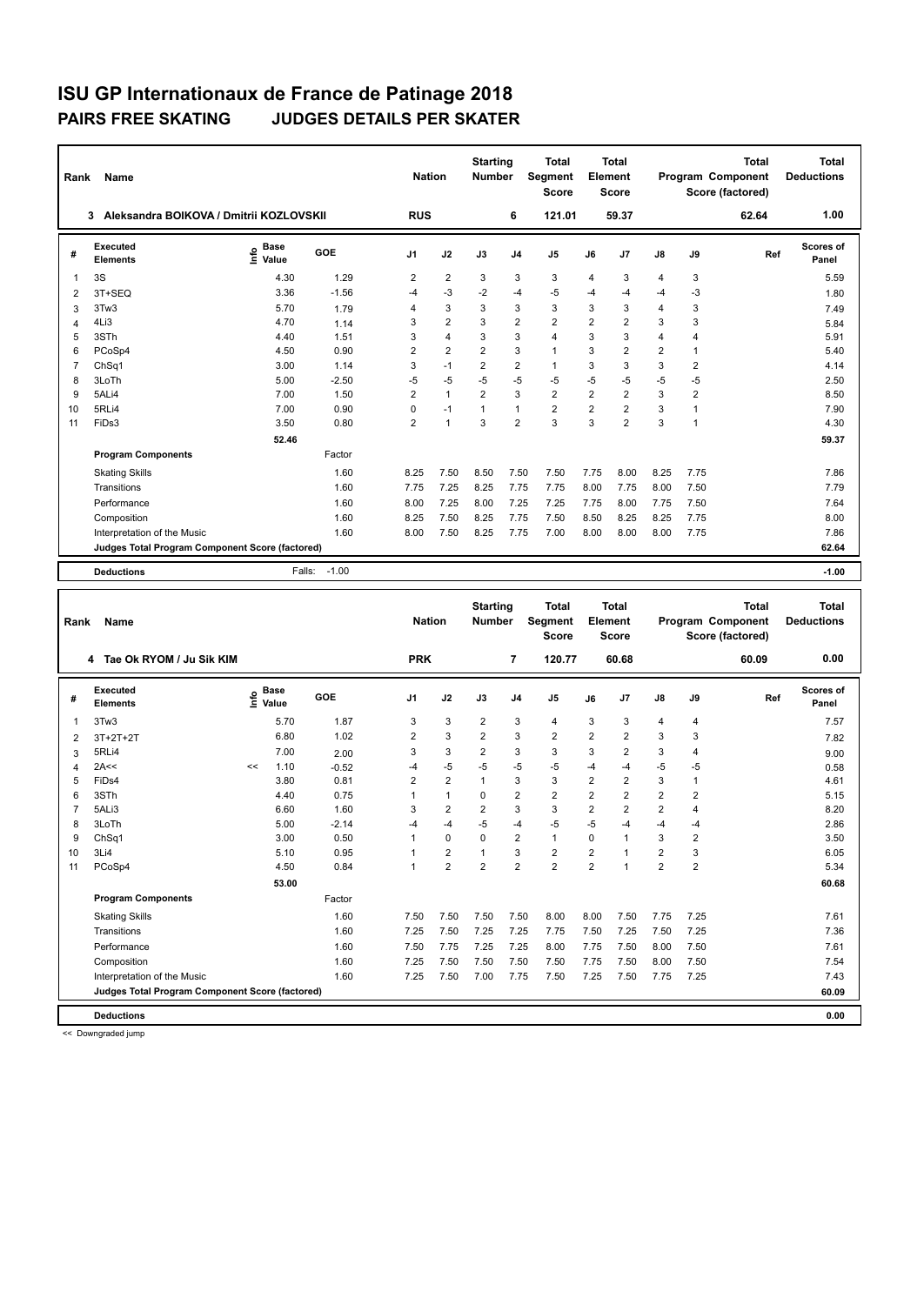| Rank           | Name                                            |                            | <b>Nation</b> |                | <b>Starting</b><br><b>Number</b> | <b>Total</b><br><b>Segment</b><br><b>Score</b> | <b>Total</b><br>Element<br><b>Score</b> |                |                |                | <b>Total</b><br>Program Component<br>Score (factored) | <b>Total</b><br><b>Deductions</b> |       |                    |
|----------------|-------------------------------------------------|----------------------------|---------------|----------------|----------------------------------|------------------------------------------------|-----------------------------------------|----------------|----------------|----------------|-------------------------------------------------------|-----------------------------------|-------|--------------------|
|                | <b>Camille RUEST / Andrew WOLFE</b><br>5.       |                            |               |                | CAN                              |                                                | $\mathbf{2}$                            | 105.85         |                | 54.00          |                                                       |                                   | 54.85 | 3.00               |
| #              | Executed<br><b>Elements</b>                     | <b>Base</b><br>۴ô<br>Value | GOE           | J <sub>1</sub> | J2                               | J3                                             | J <sub>4</sub>                          | J <sub>5</sub> | J6             | J7             | J8                                                    | J9                                | Ref   | Scores of<br>Panel |
| 1              | 3Tw1                                            | 5.10                       | $-1.38$       | $-2$           | $-2$                             | $-4$                                           | $-3$                                    | $-2$           | $-3$           | $-2$           | $-4$                                                  | $-3$                              |       | 3.72               |
| 2              | $3T+2T$                                         | 5.50                       | 0.66          | 1              | $\overline{2}$                   | $\overline{1}$                                 | $\overline{2}$                          | 3              | 1              | $\overline{2}$ | 1                                                     | $\overline{2}$                    |       | 6.16               |
| 3              | 5RLi4                                           | 7.00                       | 1.30          | 2              | 3                                | $\mathbf{1}$                                   | $\overline{2}$                          | $\overline{2}$ | 2              | 1              | 1                                                     | 3                                 |       | 8.30               |
| 4              | 3S                                              | 4.30                       | $-1.04$       | $-2$           | $-3$                             | $-2$                                           | $-3$                                    | $-3$           | $-2$           | $-2$           | $-3$                                                  | $-2$                              |       | 3.26               |
| 5              | PCoSp4                                          | 4.50                       | 1.35          | 3              | 3                                | $\overline{2}$                                 | 3                                       | $\overline{4}$ | $\overline{4}$ | 3              | $\overline{2}$                                        | 3                                 |       | 5.85               |
| 6              | 3LoTh                                           | 5.00                       | $-2.50$       | $-5$           | $-5$                             | $-5$                                           | $-5$                                    | $-4$           | -5             | $-5$           | $-5$                                                  | -5                                |       | 2.50               |
| $\overline{7}$ | 5ALi4                                           | 7.00                       | 1.60          | 2              | $\overline{2}$                   | $\overline{2}$                                 | $\overline{2}$                          | 3              | 3              | $\overline{2}$ | $\overline{2}$                                        | 3                                 |       | 8.60               |
| 8              | 3STh                                            | 4.40                       | $-0.69$       | $-1$           | $-1$                             | $-2$                                           | $-3$                                    | $-1$           | $-2$           | $\Omega$       | $-2$                                                  | $-2$                              |       | 3.71               |
| 9              | Ch <sub>Sq1</sub>                               | 3.00                       | 1.00          | 1              | 3                                | $\overline{1}$                                 | $\overline{2}$                          | 3              | $\overline{2}$ | 2              | $\mathbf{1}$                                          | 3                                 |       | 4.00               |
| 10             | 3LiB                                            | 3.50                       | 0.30          | $\overline{2}$ | $\overline{1}$                   | $-1$                                           | $\Omega$                                | 0              | $\Omega$       | $\overline{1}$ | $\overline{2}$                                        | 3                                 |       | 3.80               |
| 11             | BiDs3                                           | 3.50                       | 0.60          | $\overline{2}$ | $\overline{2}$                   | $\overline{1}$                                 | $\overline{2}$                          | 3              | $\overline{2}$ | $\overline{2}$ | 0                                                     | 1                                 |       | 4.10               |
|                |                                                 | 52.80                      |               |                |                                  |                                                |                                         |                |                |                |                                                       |                                   |       | 54.00              |
|                | <b>Program Components</b>                       |                            | Factor        |                |                                  |                                                |                                         |                |                |                |                                                       |                                   |       |                    |
|                | <b>Skating Skills</b>                           |                            | 1.60          | 7.25           | 7.25                             | 6.75                                           | 6.75                                    | 7.50           | 6.75           | 7.00           | 6.50                                                  | 6.75                              |       | 6.93               |
|                | Transitions                                     |                            | 1.60          | 6.75           | 7.00                             | 6.25                                           | 6.75                                    | 8.00           | 6.75           | 6.75           | 6.50                                                  | 6.50                              |       | 6.71               |
|                | Performance                                     |                            | 1.60          | 7.00           | 7.25                             | 6.50                                           | 6.50                                    | 7.75           | 6.75           | 7.00           | 6.25                                                  | 6.75                              |       | 6.82               |
|                | Composition                                     |                            | 1.60          | 7.25           | 7.50                             | 6.75                                           | 6.50                                    | 7.75           | 6.75           | 6.75           | 6.25                                                  | 6.75                              |       | 6.89               |
|                | Interpretation of the Music                     |                            | 1.60          | 7.00           | 7.25                             | 6.50                                           | 7.00                                    | 8.00           | 6.75           | 7.00           | 6.50                                                  | 7.00                              |       | 6.93               |
|                | Judges Total Program Component Score (factored) |                            |               |                |                                  |                                                |                                         |                |                |                |                                                       |                                   |       | 54.85              |
|                | <b>Deductions</b>                               | Illegal element/movement:  | $-2.00$       |                |                                  |                                                | Falls:                                  | $-1.00$        |                |                |                                                       |                                   |       | $-3.00$            |

| Rank           | Name                                            |                              |         | <b>Nation</b>  |                | <b>Starting</b><br><b>Number</b> |                | <b>Total</b><br>Segment<br><b>Score</b> |                | <b>Total</b><br>Element<br><b>Score</b> |                |                | <b>Total</b><br>Program Component<br>Score (factored) | <b>Total</b><br><b>Deductions</b> |
|----------------|-------------------------------------------------|------------------------------|---------|----------------|----------------|----------------------------------|----------------|-----------------------------------------|----------------|-----------------------------------------|----------------|----------------|-------------------------------------------------------|-----------------------------------|
|                | Minerva Fabienne HASE / Nolan SEEGERT<br>6      |                              |         | <b>GER</b>     |                |                                  | 1              | 102.16                                  |                | 50.81                                   |                |                | 52.35                                                 | 1.00                              |
| #              | Executed<br><b>Elements</b>                     | <b>Base</b><br>١mfo<br>Value | GOE     | J <sub>1</sub> | J2             | J3                               | J <sub>4</sub> | J <sub>5</sub>                          | J6             | J7                                      | $\mathsf{J}8$  | J9             | Ref                                                   | <b>Scores of</b><br>Panel         |
| $\overline{1}$ | 3Tw2                                            | 5.40                         | $-0.54$ | 1              | $\mathbf 0$    | $-3$                             | $-1$           | $-1$                                    | $-1$           | 1                                       | $-3$           | $-2$           |                                                       | 4.86                              |
| $\overline{2}$ | $3T+2T$                                         | 5.50                         | $-0.72$ | $-1$           | $-1$           | $-2$                             | $-2$           | $-2$                                    | $-2$           | $-2$                                    | $-3$           | $-1$           |                                                       | 4.78                              |
| 3              | 3S                                              | 4.30                         | $-1.54$ | -3             | $-4$           | $-2$                             | $-4$           | -4                                      | $-3$           | $-3$                                    | -4             | $-4$           |                                                       | 2.76                              |
| $\overline{4}$ | 5RLi4                                           | 7.00                         | 0.40    | 1              | $\overline{2}$ | $\Omega$                         | $\overline{1}$ | $\mathbf 0$                             | $-1$           | $\Omega$                                | 0              | $\overline{2}$ |                                                       | 7.40                              |
| 5              | 5ALi4                                           | 7.00                         | 0.50    | 1              | $\mathbf{1}$   | 1                                | $\mathbf 0$    | $\overline{2}$                          | 0              | 1                                       | 0              | $\mathbf{1}$   |                                                       | 7.50                              |
| 6              | 3LoTh                                           | 5.00                         | $-2.50$ | $-5$           | $-5$           | $-5$                             | $-5$           | $-5$                                    | $-5$           | $-5$                                    | -5             | $-5$           |                                                       | 2.50                              |
| $\overline{7}$ | PCoSp4                                          | 4.50                         | 0.00    | 0              | 0              | $\mathbf{1}$                     | $-2$           | 0                                       | 0              | $\mathbf{1}$                            | 0              | $-1$           |                                                       | 4.50                              |
| 8              | 4Li3                                            | 4.70                         | $-0.07$ | $\Omega$       | $-1$           | $-1$                             | 0              | $-1$                                    | $-1$           | 1                                       | $\mathbf{1}$   | 2              |                                                       | 4.63                              |
| 9              | 3STh                                            | 4.40                         | 0.94    | $\overline{2}$ | 3              | $\overline{2}$                   | $\overline{2}$ | $\overline{2}$                          | $\overline{2}$ | $\overline{2}$                          | $\overline{2}$ | 3              |                                                       | 5.34                              |
| 10             | Ch <sub>Sq1</sub>                               | 3.00                         | 0.29    | $\mathbf{1}$   | $\Omega$       | $\Omega$                         | $\Omega$       | $\mathbf{1}$                            | $\Omega$       | $\blacktriangleleft$                    | $\mathbf{1}$   | 2              |                                                       | 3.29                              |
| 11             | FiDs3                                           | 3.50                         | $-0.25$ | $\mathbf{1}$   | 0              | 1                                | $-1$           | $-1$                                    | $-2$           | $\Omega$                                | $-2$           | $-2$           |                                                       | 3.25                              |
|                |                                                 | 54.30                        |         |                |                |                                  |                |                                         |                |                                         |                |                |                                                       | 50.81                             |
|                | <b>Program Components</b>                       |                              | Factor  |                |                |                                  |                |                                         |                |                                         |                |                |                                                       |                                   |
|                | <b>Skating Skills</b>                           |                              | 1.60    | 7.00           | 6.75           | 6.50                             | 6.50           | 7.25                                    | 6.50           | 6.75                                    | 6.50           | 7.00           |                                                       | 6.71                              |
|                | Transitions                                     |                              | 1.60    | 6.50           | 6.50           | 6.25                             | 6.25           | 7.00                                    | 6.00           | 6.50                                    | 6.25           | 6.75           |                                                       | 6.43                              |
|                | Performance                                     |                              | 1.60    | 6.75           | 6.50           | 6.25                             | 6.00           | 6.50                                    | 6.25           | 6.75                                    | 6.25           | 6.75           |                                                       | 6.46                              |
|                | Composition                                     |                              | 1.60    | 6.75           | 6.75           | 6.50                             | 6.50           | 7.25                                    | 6.25           | 6.75                                    | 6.50           | 7.00           |                                                       | 6.68                              |
|                | Interpretation of the Music                     |                              | 1.60    | 6.50           | 6.25           | 6.00                             | 6.50           | 6.75                                    | 6.00           | 6.75                                    | 6.25           | 6.75           |                                                       | 6.43                              |
|                | Judges Total Program Component Score (factored) |                              |         |                |                |                                  |                |                                         |                |                                         |                |                |                                                       | 52.35                             |
|                | <b>Deductions</b>                               | Falls:                       | $-1.00$ |                |                |                                  |                |                                         |                |                                         |                |                |                                                       | $-1.00$                           |